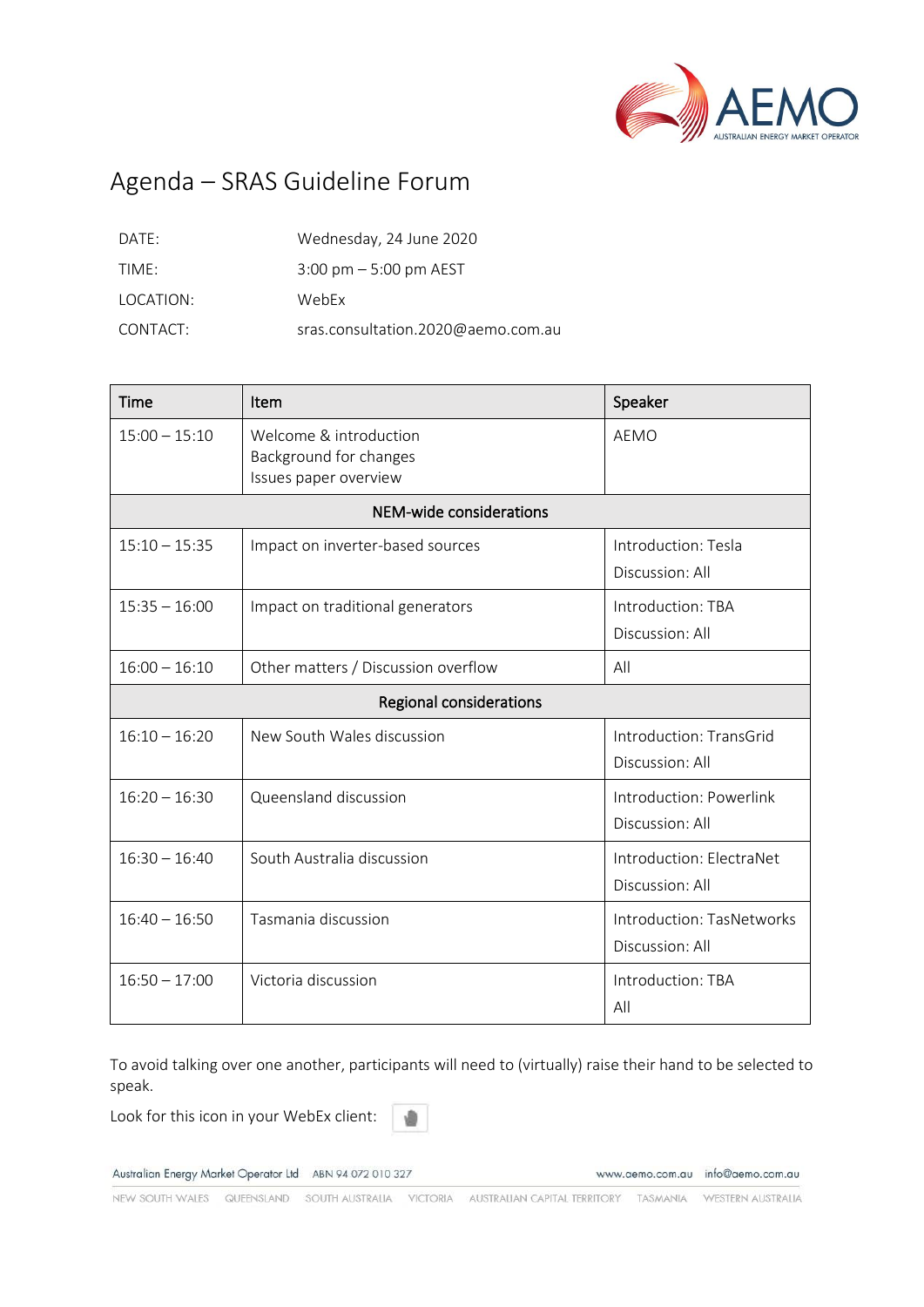

# Forum and meeting expectations

This charter explains expectations regarding participation and behaviour in the Australian Energy Market Operator (AEMO)'s stakeholder forums.

1. Meeting Expectations

All participants will:

- Respect the diversity of the group;
- Speak one at a time refrain from interrupting others;
- Share the oxygen ensure that all attendees who wish to have an opportunity to speak are afforded a chance to do so;
- Maintain a respectful stance towards all participants;
- Listen to others' points of view and try to understand others' interests;
- Share information openly, promptly, and respectfully;
- If requested to do so, hold questions to the end of each presentation;
- Remain flexible and open-minded, and actively listen and participate in meetings;
- Abide by COVID‐Safe workplace guidelines, if attending a meeting on AEMO's premises.
- 2. Roles and Responsibilities

Forum stakeholders agree to:

- Be specific and fact-based in their feedback on a specific workstream or emerging issue;
- Review and provide feedback on papers and reports;
- Relay information to their colleagues or constituents after each meeting and gather information/feedback from their colleagues or constituents, as practicable, before each meeting;
- Maintain a focus on solutions or outcomes that benefit all energy consumers.

AEMO agrees to:

- Provide technical expertise in a manner that is considerate of the audience and their level of expertise;
- Assist participants in understanding issues enough to represent their views;
- Provide all participants the opportunity to voice their views.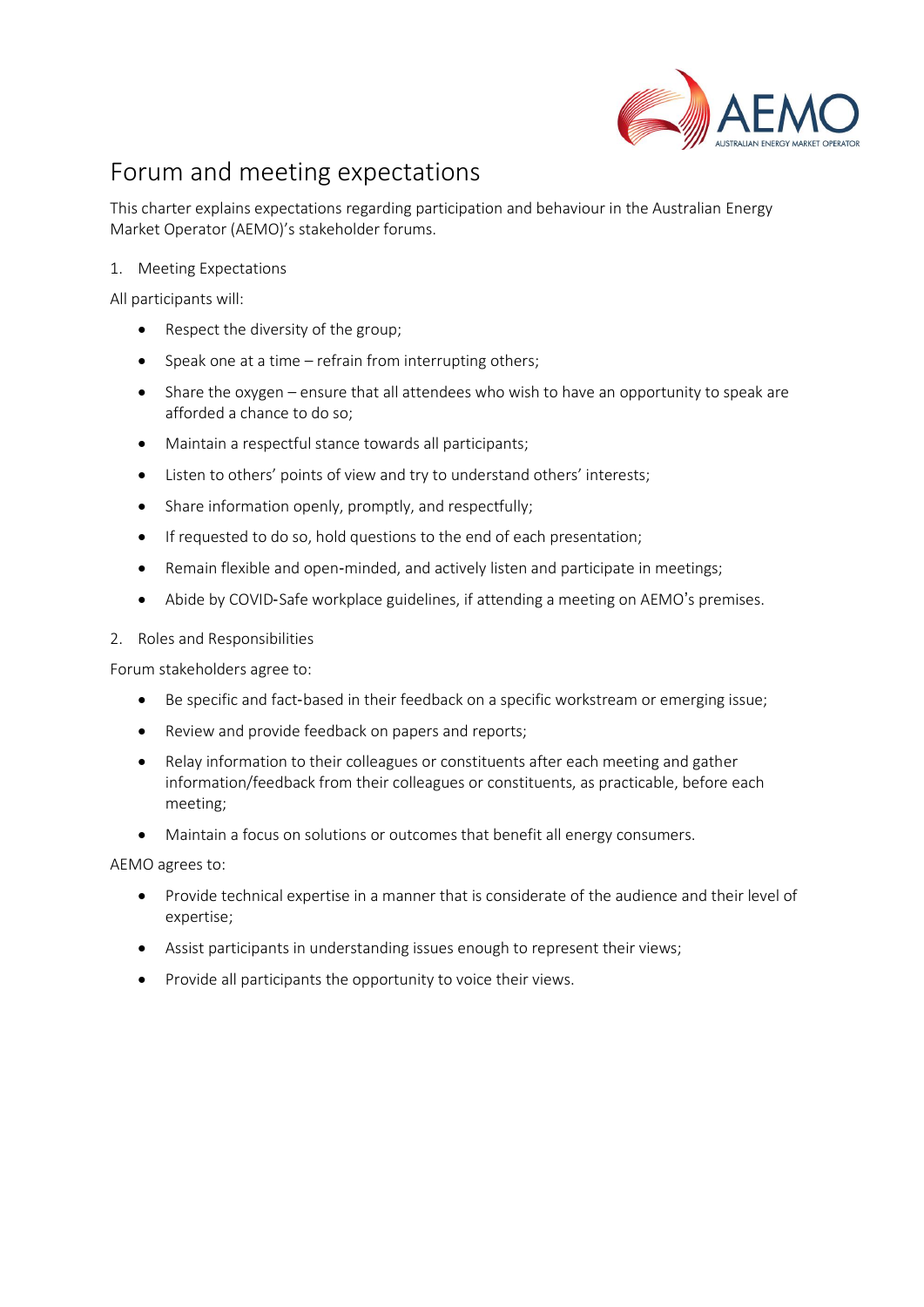

## AEMO Competition Law Meeting Protocol

## Competition Compliance Statement

AEMO is committed to complying with all applicable laws, including the *Competition and Consumer Act 2010* (CCA).

In any dealings with AEMO regarding proposed reforms or other initiatives, all participants agree to adhere to the CCA at all times and to comply with this Protocol.

Participants must arrange for their representatives to be briefed on competition law risks and provided with a copy of this Protocol.

#### Application of protocol

This Protocol must be tabled and noted at meetings which relate to the following issues:

- 1. Market reviews / historical pricing reviews
- 2. Rule changes which relate to wholesale pricing in the NEM, WEM or gas markets
- 3. Rule changes which relate to bidding, auction or settlement processes
- 4. Developments of new markets and regulatory regimes
- 5. Procurement of goods or services
- 6. Reliability planning
- 7. Development of new products or services, including products or services to be supplied by government entities
- 8. Any other topics which AEMO or a participant considers appropriate.

#### Competition law obligations

The CCA prohibits anti-competitive conduct, including:

- 1. Cartel conduct arrangements between competitors to:
	- o fix prices
	- o restrict supply or acquisition of goods or services
	- o allocate customers or territories
	- o rig bids

A cartel can be entered into even though competitors never meet or speak directly. This is known as a 'hub and spoke cartel' where a third party facilitates the cartel by passing on information and commitments between competitors. The third party can be liable for this conduct.

- 2. Concerted practices other cooperation between competitors with the purpose, effect or likely effect of substantially lessening competition (eg sharing competitively sensitive information with competitors)
- 3. Any other contract, arrangement or understanding which has the purpose, effect or likely effect of substantially lessening competition
- 4. Any conduct by a company with market power which has the purpose, effect or likely effect of substantially lessening competition